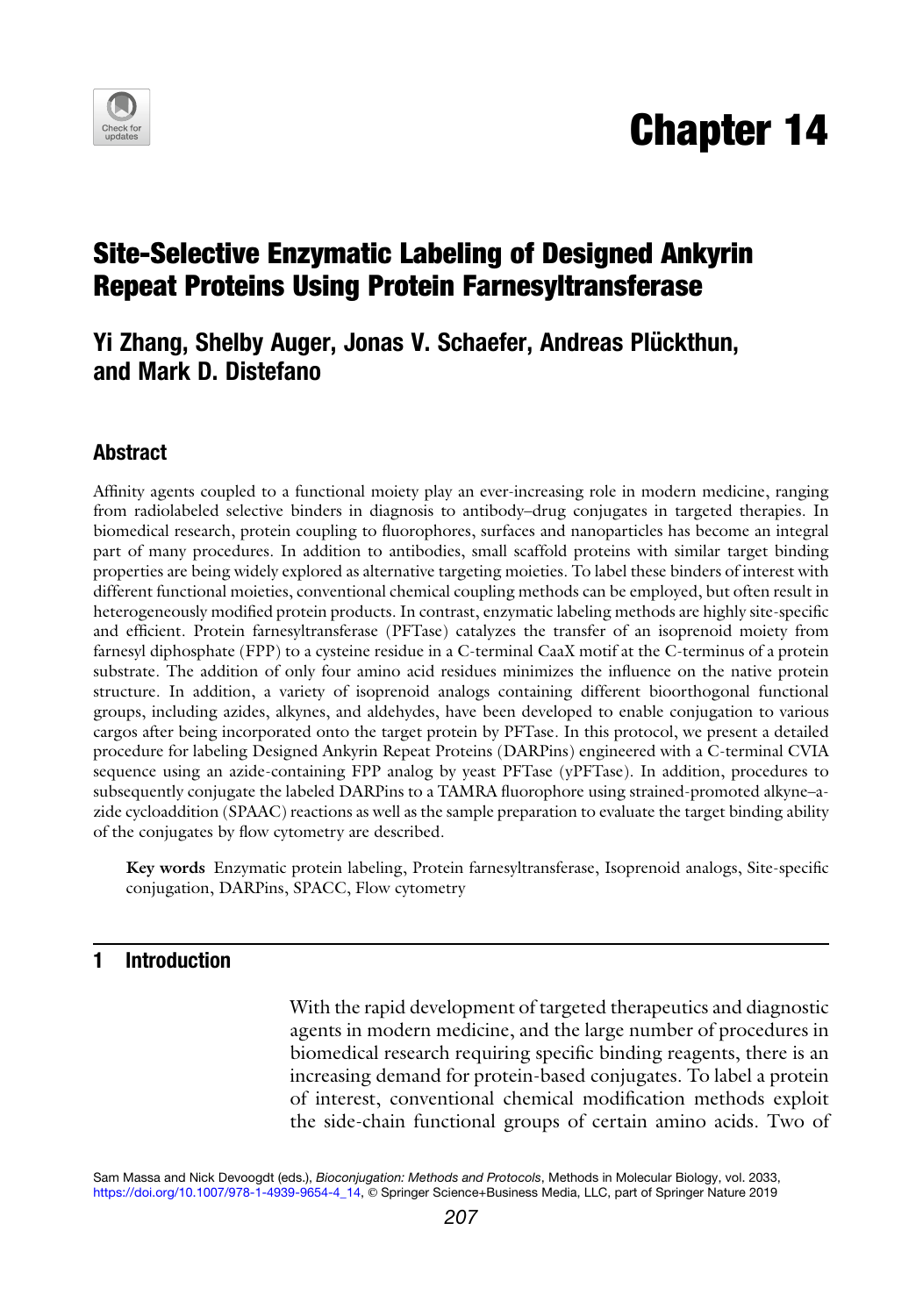the commonly targeted residues include cysteines that can undergo Michael-type addition with maleimides [1] and lysines reacting with *N*-hydroxylsuccinimide esters  $[2]$ . However, due to the lack of specificity, when multiple copies of the same amino acid are present on the target protein, which often is the case for lysine residues, a heterogeneously labeled product is obtained. As to reactions with maleimides, although they are highly specific toward cysteine residues under acidic and neutral conditions, alkylation of primary amines, such as the side chain amines in the lysine residues, can also occur at a higher pH (pH  $> 8$ ) [3] or excess reaction time, resulting in a mixture of differently modified proteins. While such complex compositions obviously complicate the characterization, an uncontrolled conjugation can also result in reduced efficacy of therapeutic proteins compared to counterparts modified using sitespecific labeling methods  $[4]$ .

To reliably achieve site-specific conjugation, enzymatic labeling methods have been developed and are widely utilized [5]. Since most of the enzymes employed for protein labeling have a preferred recognition sequence  $[5]$ , the modification site as well as the labeling stoichiometry can be precisely controlled. In addition, reactions catalyzed by enzymes occur under mild conditions with fast rates. To date, several enzymes have been employed for protein labeling purpose, including sortase A  $[6, 7]$ , transglutaminase  $[8, 9]$ , protein farnesyltransferase (PFTase) [10, 11], and tubulin tyrosine ligase [12] as well as related methods such as expressed protein ligation  $|13|$ .

PFTase catalyzes the transfer of the isoprenoid unit from farnesyl diphosphate (FPP) to a cysteine residue near the C-terminus of the protein substrate, resulting in thioether bond formation. The enzyme recognition sequence is composed of a C-terminal CaaX motif, where "C" is a cysteine residue, "a" represents aliphatic amino acids, and "X" determines whether the protein is a substrate for PFTase  $(X = Ala, Ser, or Met)$  or geranylgeranyltransferase type I ( $X = \text{Leu}$ , Ile, or Phe) [14]. Since the enzyme is highly selective toward its recognition sequence, only the cysteine residue within the CaaX motif will be modified even in the presence of other cysteines in the protein of interest. It has been shown that the incorporation of the CaaX motif, such as the CVIA sequence which is found in a naturally prenylated peptide  $[15]$ , onto the C-terminus of a given protein of interest makes it a substrate for PFTase [16, 17]. The addition of only four amino acids minimizes potential perturbation to the structure and function of the genetically engineered target proteins. While the PFTase active site cannot accommodate large moieties such as biotin, drugs or fluorophores (although it can be modified to do so via protein engineering  $[18, 19]$ , the enzyme does accept smaller modifications of the isoprenoid substrate. To apply the PFTase reaction for protein modification, our laboratory and others have developed a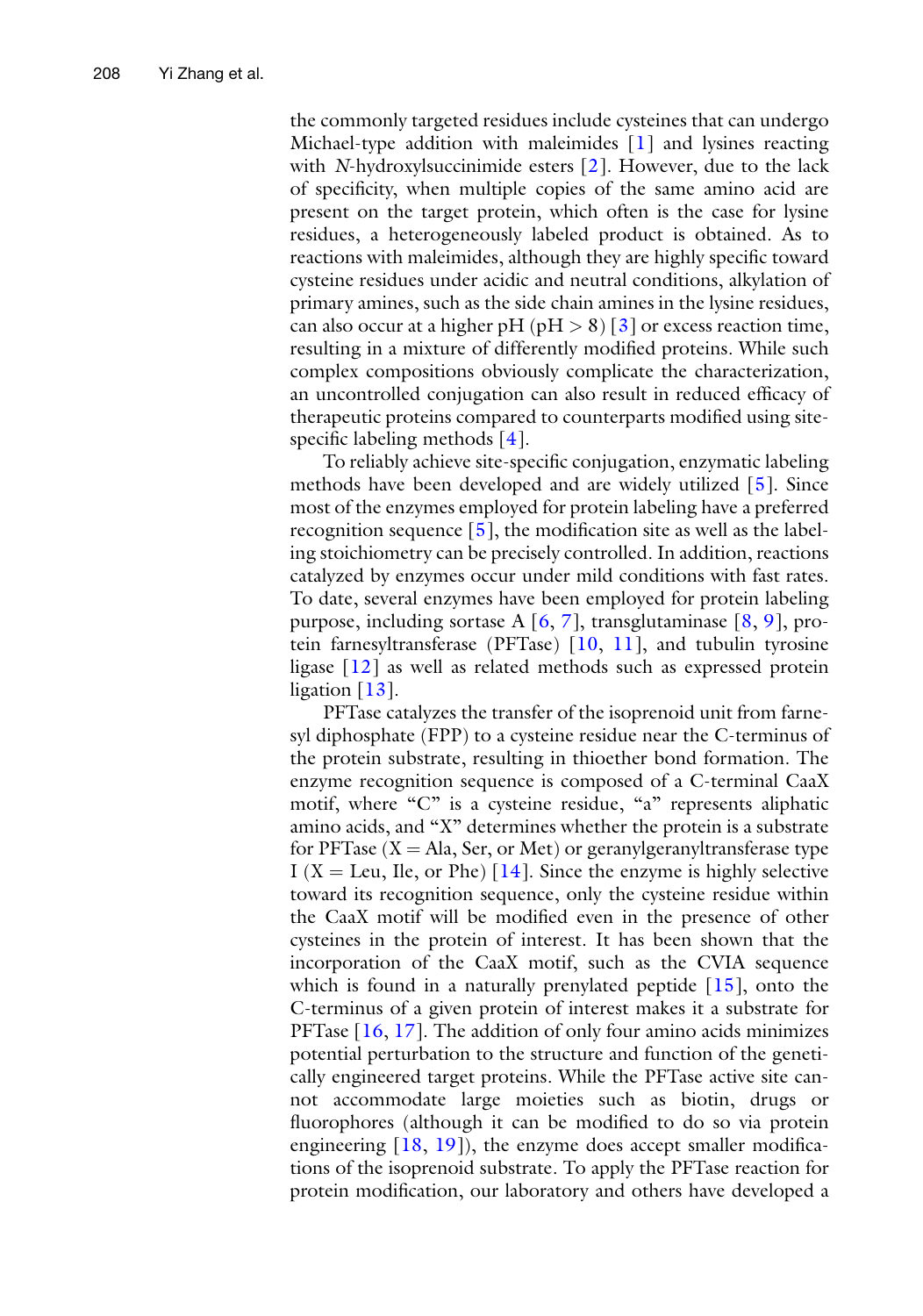variety of isoprenoid analogs containing different bioorthogonal functional groups, including azides [20, 21], alkynes [22, 23], and aldehydes  $[10, 24]$ . These analogs can be efficiently incorporated to targeted proteins bearing a C-terminal CaaX motif, enabling subsequent conjugation for different applications.

Using the PFTase labeling strategy, protein conjugation to various functionalities has been achieved, including fluorophores [10], DNA oligonucleotides [25], PEG polymers [26], and solid surfaces [27]. More recently, protein–drug conjugates created via the PFTase labeling method have also been reported as potential targeted therapeutics  $[28]$ : a repebody was engineered with a C-terminal CVIM sequence, enzymatically labeled with a ketone functional group by PFTase and subsequently reacted with aminooxy-functionalized monomethyl auristatin F (MMAF) to yield a stable and homogeneous protein–drug conjugate with antitumor activities in vivo.

As a robust and general labeling method, we applied the PFTase enzyme to modify Designed Ankyrin Repeat Proteins (DARPins) (Fig. 1) which can be selected in vitro for different target binding with high affinity and specificity and that have been used for a variety of applications [29]. As a class of small binding protein scaffolds, DARPins are extremely stable, can easily be engineered as well as expressed in E. *coli* in high yield [30].

In this protocol, we describe in detail the procedure to label DARPins bearing an engineered C-terminal CVIA sequence with an azide-containing isoprenoid analog using PFTase. The subsequent conjugation of the azide-modified DARPins to a dibenzocyclooctyne (DBCO)-functionalized fluorophore is also explained. Finally, we present the sample preparation procedure to examine the target binding ability of the DARPin-fluorophore conjugates by flow cytometry using an epithelial cell adhesion molecule (EpCAM)-binding DARPin [31] as an example.

#### 2 Materials

#### 2.1 Reagents and Buffers for Protein Labeling

- 1. DARPin engineered with a C-terminal CVIA sequence, stored in  $PBS<sub>400</sub>$  supplemented with 10% glycerol.
- 2. C10-Azi analog 1 (Fig. 1). The synthesis procedure has been previously published [32]. Analog 1 is stored in 25 mM  $NH<sub>4</sub>HCO<sub>3</sub>$  solution with concentrations typically ranging from 1 mM to 10 mM.
- 3. Yeast farnesyltransferase (yPFTase). The expression and purification methods have been previously published  $[18]$ . The yPF-Tase is stored in a storage buffer (25 mM Tris–HCl, pH 7.5, 100 mM·NaCl, 2.5 μM·ZnCl<sub>2</sub>, 2.5 mM·MgCl<sub>2</sub>, 1 mM β-mercaptoethanol, 50% glycerol  $(v/v)$ ) with concentrations typically ranging from 200 μM to 500 μM.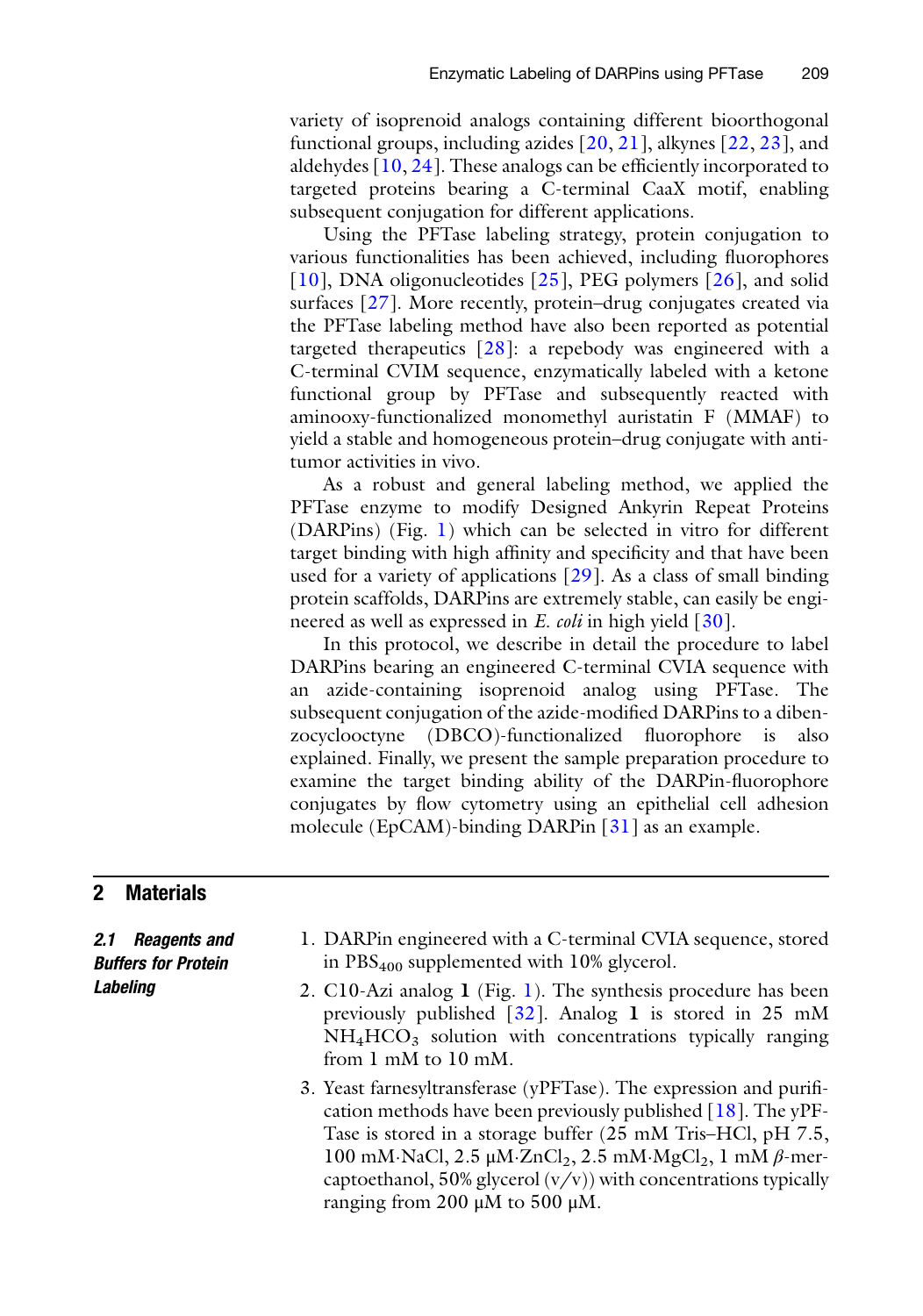

Fig. 1 Schematic summary of the enzymatic labeling of DARPins engineered with a C-terminal CVIA sequence to C10-Azi analog 1 by using PFTase and subsequent conjugation with DBCO-TAMRA using the SPAAC reaction

- 4. Bradford assay dye (Bio-Rad).
- 5. TAMRA-DBCO (Click Chemistry Tools LLC.).
- 6. Prenylation buffer  $(6\times)$ : 300 mM Tris–HCl, pH 7.5, 120 mM·KCl, 60 mM  $MgCl<sub>2</sub>$ , 30 mM dithiothreitol (DTT), 60 μM·ZnCl<sub>2</sub> (see Note 1).
- 7. Phosphate-buffered saline  $(1 \times$  PBS): 8.1 mM·Na<sub>2</sub>HPO<sub>4</sub>, 1.5 mM·KH2PO4, pH 7.4, 137 mM·NaCl, 2.7 mM·KCl.
- 8.  $\text{PBS}_{400}$ :  $1 \times \text{PBS}, 400 \text{ mM NaCl}$  (total NaCl concentration).
- 9. Buffers for LC-MS analysis. Buffer A:  $H<sub>2</sub>O$  with 0.1% formic acid (FA); Buffer B: acetonitrile with 0.1% FA.
- 10.  $4 \times$  Laemmli loading buffer: 8% (w/v) sodium dodecyl sulfate,  $40\%$  (v/v) glycerol, 0.04% (w/v) bromophenol blue, 200 mM Tris–HCl, pH 6.8 (no reducing agent present).
- 11. 0.5 M DTT (see Note 1).
- 12. Molecular weight ladder (e.g. precision plus protein dual color standards (Bio-Rad)).
- 13. Coomassie Blue stain solution: 0.2% (w/v) Coomassie Brilliant Blue R250, 45% (v/v) H<sub>2</sub>O, 45% (v/v) methanol, 10% (v/v) acetic acid.
- 14. Destaining buffer:  $60\%$   $H<sub>2</sub>O$ ,  $30\%$  methanol and  $10\%$  acetic acid  $(v/v)$ .
- 15. PBSA buffer:  $1 \times$  PBS containing 1 mg/mL bovine serum albumin (BSA).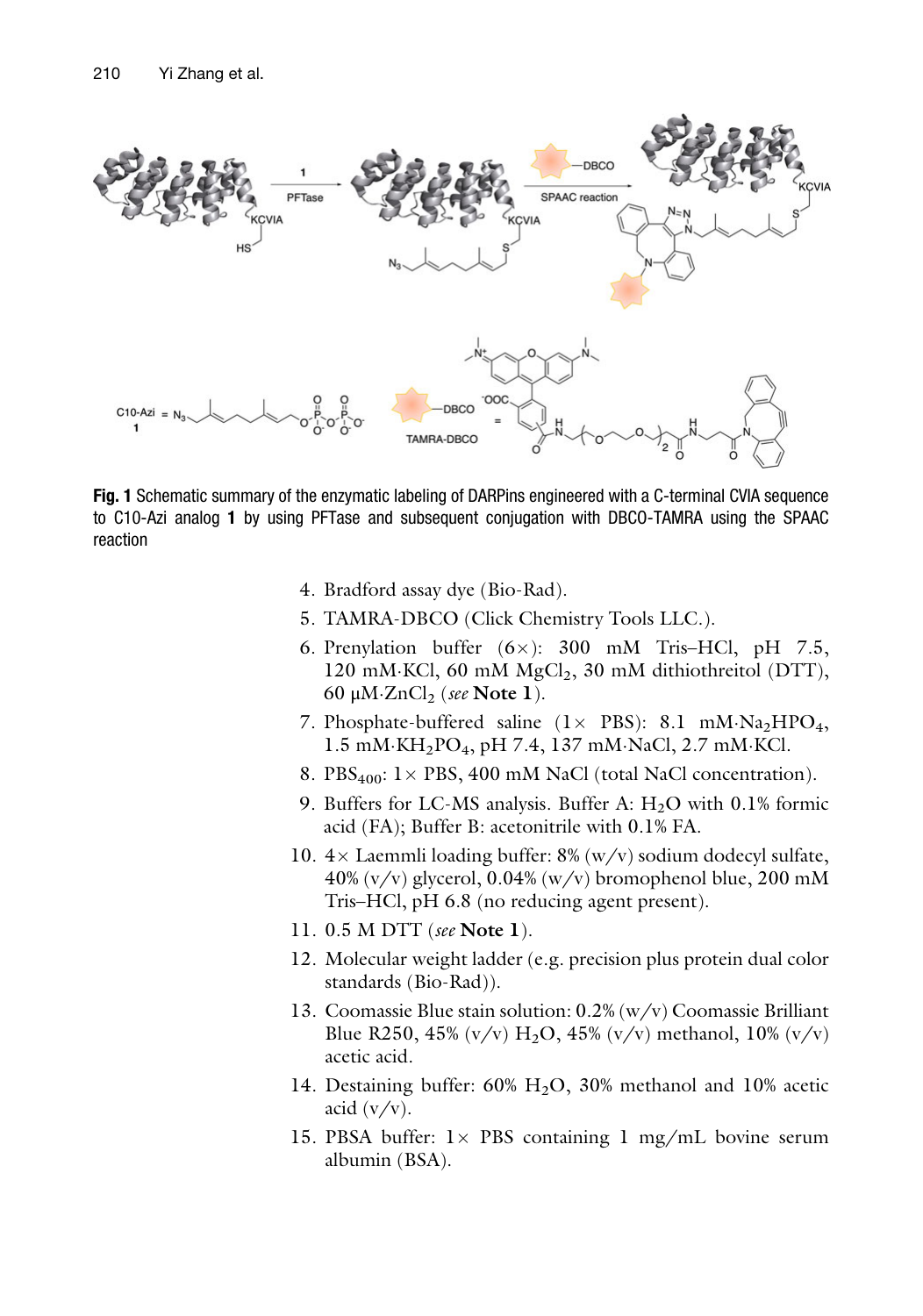| 2.2 Reagents and<br><b>Buffers for Mammalian</b><br><b>Cell Cultures</b> | 1. DMEM: Dulbecco's Modified Eagle's Medium.                                                                                                                                                                                                                            |
|--------------------------------------------------------------------------|-------------------------------------------------------------------------------------------------------------------------------------------------------------------------------------------------------------------------------------------------------------------------|
|                                                                          | 2. FBS: fetal bovine serum.                                                                                                                                                                                                                                             |
|                                                                          | 3. Pen/Strep: 10,000 U penicillin, 10 mg/mL streptomycin.                                                                                                                                                                                                               |
|                                                                          | 4. $10 \times$ trypsin $(2.5\%)$ , without EDTA.                                                                                                                                                                                                                        |
|                                                                          | 5. Versene buffer: $1 \times$ PBS, 0.6 mM EDTA.                                                                                                                                                                                                                         |
| <b>Instruments</b><br>2.3 <sub>2</sub>                                   | 1. Amicon Ultra centrifugal filters (0.5 mL, 3 kDa molecular<br>weight cut off, Millipore Sigma).                                                                                                                                                                       |
|                                                                          | 2. NAP-5 columns (GE Healthcare).                                                                                                                                                                                                                                       |
|                                                                          | 3. Isotemp water bath.                                                                                                                                                                                                                                                  |
|                                                                          | 4. Microcentrifuge.                                                                                                                                                                                                                                                     |
|                                                                          | 5. Microplate reader.                                                                                                                                                                                                                                                   |
|                                                                          | 6. UV-Vis spectrometer.                                                                                                                                                                                                                                                 |
|                                                                          | 7. Fluorescence scanner: Typhoon FLA 9500 with 532 laser and<br>$LPG$ (575 LP) filter.                                                                                                                                                                                  |
|                                                                          | 8. LC-MS instrument: Agilent 1100 Series LC/MSD trap SL<br>(equipped with a UV-Vis detector); column: Zorbax<br>300 SB-C8 capillary $0.3 \times 100$ mm, 3.5 µm (Agilent); and<br>sample vials: interlocked vials with $300 \mu L$ fused glass insert<br>(Chrome Tech). |
|                                                                          | 9. $CO2$ incubator, microscope and biosafety hood.                                                                                                                                                                                                                      |
|                                                                          | 10. Flow cytometer (equipped with 561 nm laser): BD LSRFor-                                                                                                                                                                                                             |

tessa H0081.

#### 3 Methods

3.1 Enzymatic Labeling of DARPin with C10-Azi Analog 1 The following protocol describes a 2 mL-scale prenylation reaction.

- 1. Reduction: Prepare the reduction reaction in a 5 mL conical tube. Dilute the DARPin engineered with a C-terminal CVIA sequence to 15  $\mu$ M in prenylation buffer (6 $\times$ ), which contains DTT. Incubate the tube on ice for 30 min. After the reduction reaction, dilute the reaction mixture  $6 \times$  by adding 1.65 mL of  $H<sub>2</sub>O$ . This will result in a 2 mL substrate mixture containing 2.5 <sup>μ</sup>M of reduced DARPin (see Note 2).
- 2. Prenylation: Add analog  $1(15 \mu M \text{ final concentration}, \text{see Note})$ <sup>3</sup>) and yPFTase (300 nM final concentration, see Notes 4–6) to initiate the reaction. Incubate the tube in a  $32^{\circ}$ C water bath for 6h(see Note 7).
- 3. Analyze the product by injecting the reaction mixture directly into LC-MS without prior purification to confirm the formation of the desired product (see an example in Fig. 2b) see Subheading 3.4 for detailed LC-MS method.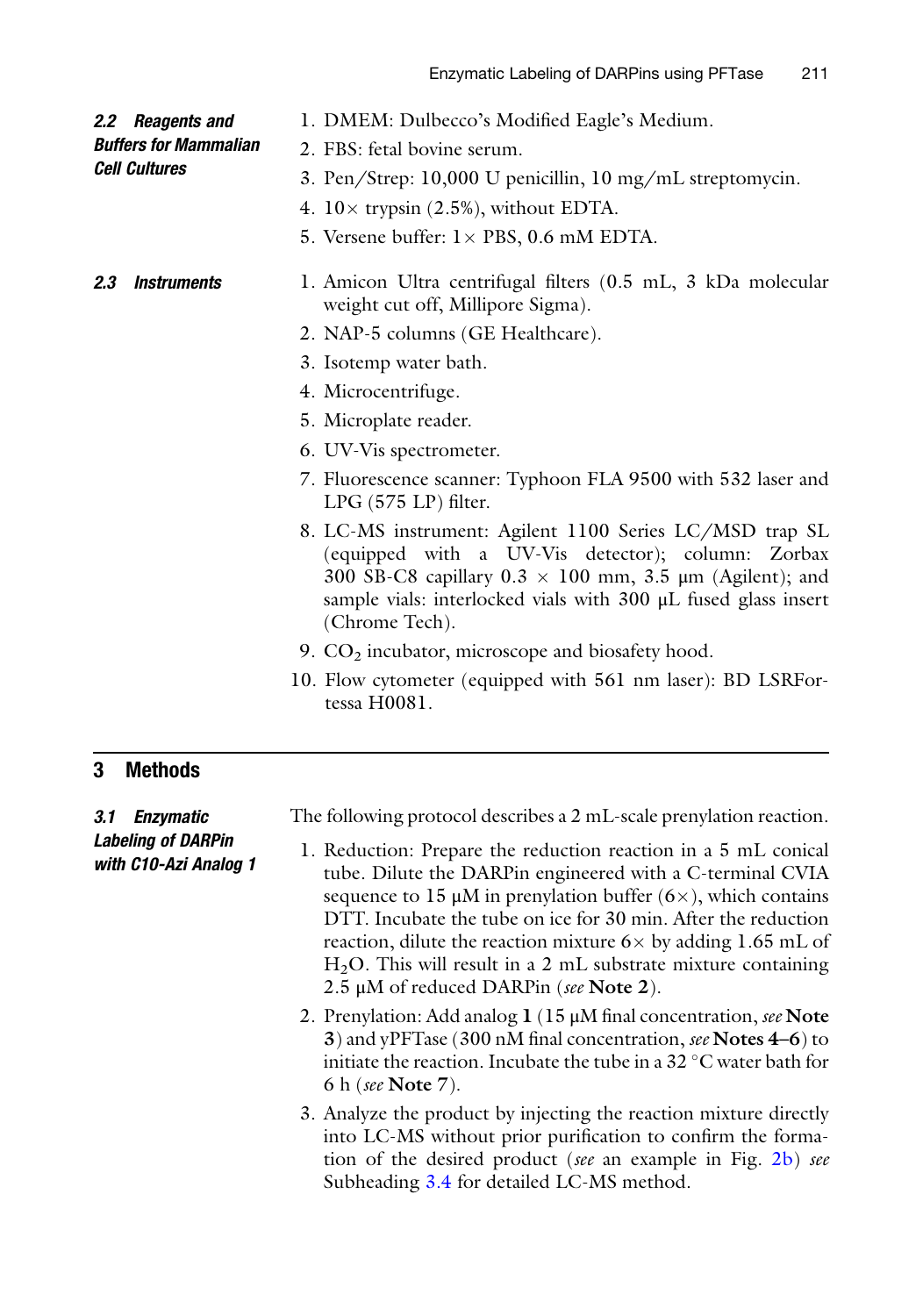

Fig. 2 (a) Coomassie-stained gel from SDS-PAGE analysis (left) and in-gel fluorescence imaging (right) of two azide-modified DARPin variants A-1 and B-1 and DARPin-TAMRA conjugates A-TAMRA and B-TAMRA. Lane 1: Precision plus protein dual color standards. Lane 2: unmodified DARPin B. Lane 3: DARPin B-1 prenylation mixture. Lane 4: DARPin B-TAMRA reaction mixture. Lane 5: DARPin B-TAMRA subjected to partial purification (buffer exchange and removal of TAMRA reagent excess) using a NAP-5 column. Lane 6: unmodified DARPin A. Lane 7: DARPin A-1 prenylation mixture. Lane 8: DARPin A-TAMRA reaction mixture. Lane 9: DARPin A-TAMRA partially purified with NAP-5 column (buffer exchange and removal of TAMRA reagent excess). The fluorescence band from lane 4/5 and lane 8/9 confirmed successful conjugation. It should be noted that the yPFTase concentration in DARPin B labeling was increased from 300 nM to 800 nM to ensure efficient modification. (b) ESI-MS of the unmodified DARPins, azide-modified DARPins, and the DARPin-TAMRA conjugates. The observed masses closely match to the calculated values, suggesting successful modifications. The enzymatic prenylation efficiency was quantified based on the absorbance chromatogram at 280 nm obtained in the LC-MS analysis by comparing the peak areas for the unmodified DARPin and the DARPin-1. For DARPin A protein, labeling efficiency ranges from 85% to 90% using 300 nM to 500 nM yPFTase. The prenylation for DARPin B protein is less efficient with conversion around 70% using 500 nM yPFTase. Concerning the SPAAC reactions, when both DARPin A-TAMRA and DARPin B-TAMRA conjugates were subjected to LC-MS analysis, no mass corresponding to the unreacted DARPin A-1 or DARPin B-1 conjugates could be detected, suggesting high reaction yield for the SPAAC reactions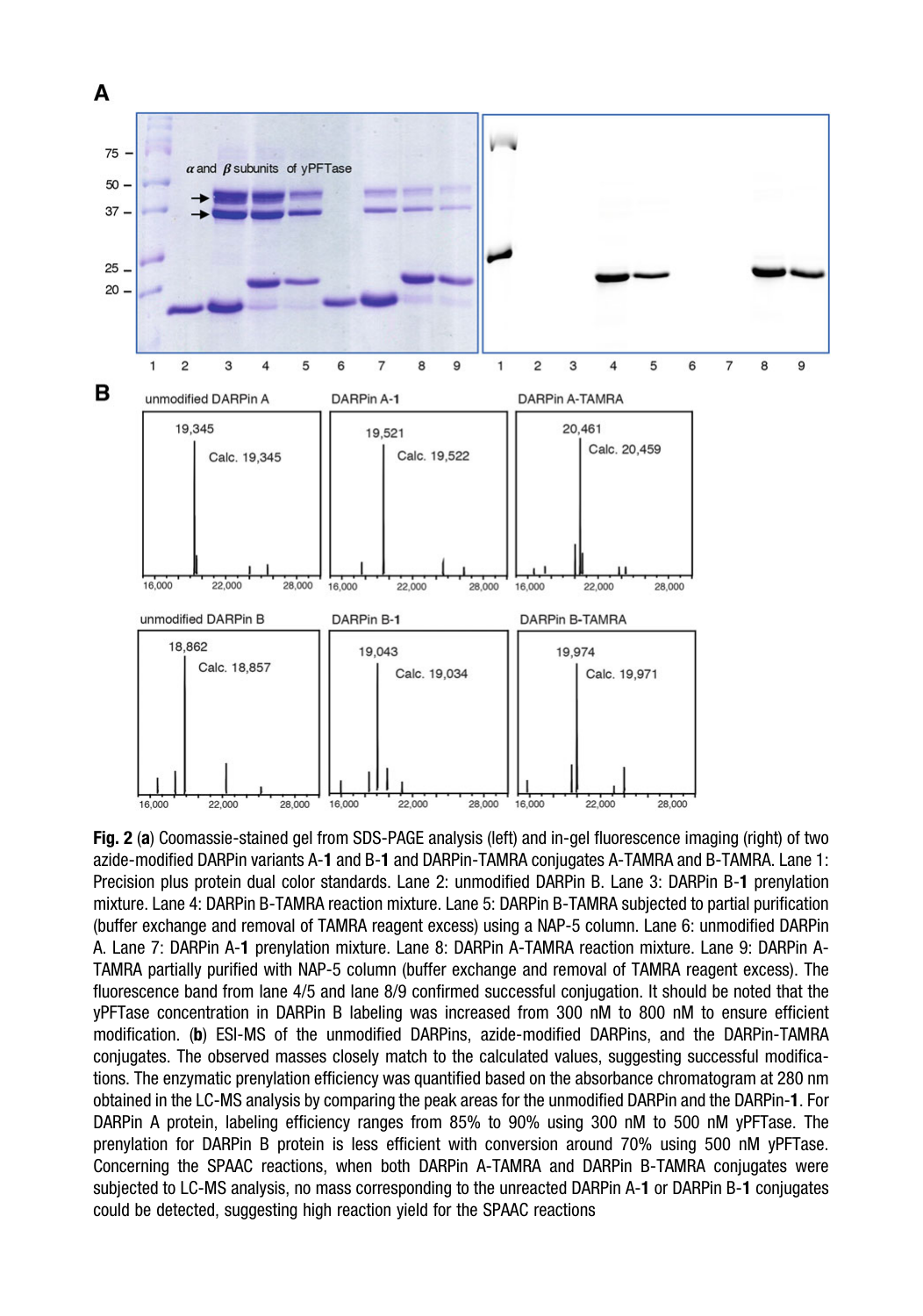- 4. To concentrate the solution, load 500 μL of the reaction mixture into a 0.5 mL centrifugal filter (3 kDa cutoff) and centrifuge at  $13,000 \times g$  for 5 min. Refill the centrifugal filter with<br>another 300 uL of the reaction mixture and centrifuge for another 300 μL of the reaction mixture and centrifuge for 5 min. Repeat this procedure until all the reaction mixture solution is concentrated. Concentrate the final solution to approximately 100 μL.
- 5. To remove excess isoprenoid analogs present in the concentrated solution, wash the centrifugal filter with  $400 \mu L$  PBS<sub>400</sub> buffer and centrifuge for 5 min at  $13,000 \times g$ . Repeat this<br>procedure two more times. Concentrate the final solution to procedure two more times. Concentrate the final solution to approximately 100 μL.
- 6. To determine the concentration of the azide-modified DARPin (DARPin-1), several steps are employed (see Note 8).
	- (a) Measure the total protein concentration (total protein in mg/mL) in the solution using a Bradford assay with a microplate reader.
	- (b) Calculate the theoretical mass ratio of the DARPin protein to the total amount of protein present in the prenylation reaction (step 2) based on the amounts of proteins added:  $R =$ [mass of DARPin]/([mass of DARPin] + [mass of yPFTase]). Note that the molecular masses of DARPin and yPFTase are approximately 20 and 80 kDa, respectively.
	- (c) Determine the prenylation efficiency  $(E)$  by comparing the peak area of UV absorption at 280 nm for the azidemodified DARPin and the unreacted DARPin from LC-MS analyses (see an example in Fig. 3).
	- (d) Calculate the concentration of DARPin-1 conjugate:

[DARPin-1] = [total protein]  $\times R \times E$ .

- 1. Prepare a 10 mM stock solution of DBCO-TAMRA in DMSO.
- 2. To the resulting DARPin-1 solution (100  $\mu$ L) in step 5 of Subheading 3.1 (see Note 9), add a fivefold (molar ratio) excess of DBCO-TAMRA based on the calculated concentration of DARPin-1 conjugate.
- 3. Cover the reaction tube with aluminum foil and incubate it at room temperature for 3 h.
- 4. To remove excess fluorophore, load the reaction mixture (100  $\mu$ L) onto a NAP-5 column (see Note 10), pre-equilibrated with  $1 \times$  PBS. Add 400  $\mu$ L of  $1 \times$  PBS and then elute the proteins with  $500 \mu L$  of  $1 \times PBS$ .
- 5. Analyze the mass of the DARPin-TAMRA conjugates by LC-MS to verify the formation of the desired product.

3.2 Construction of DARPin-Fluorophore Conjugates Using SPAAC Reaction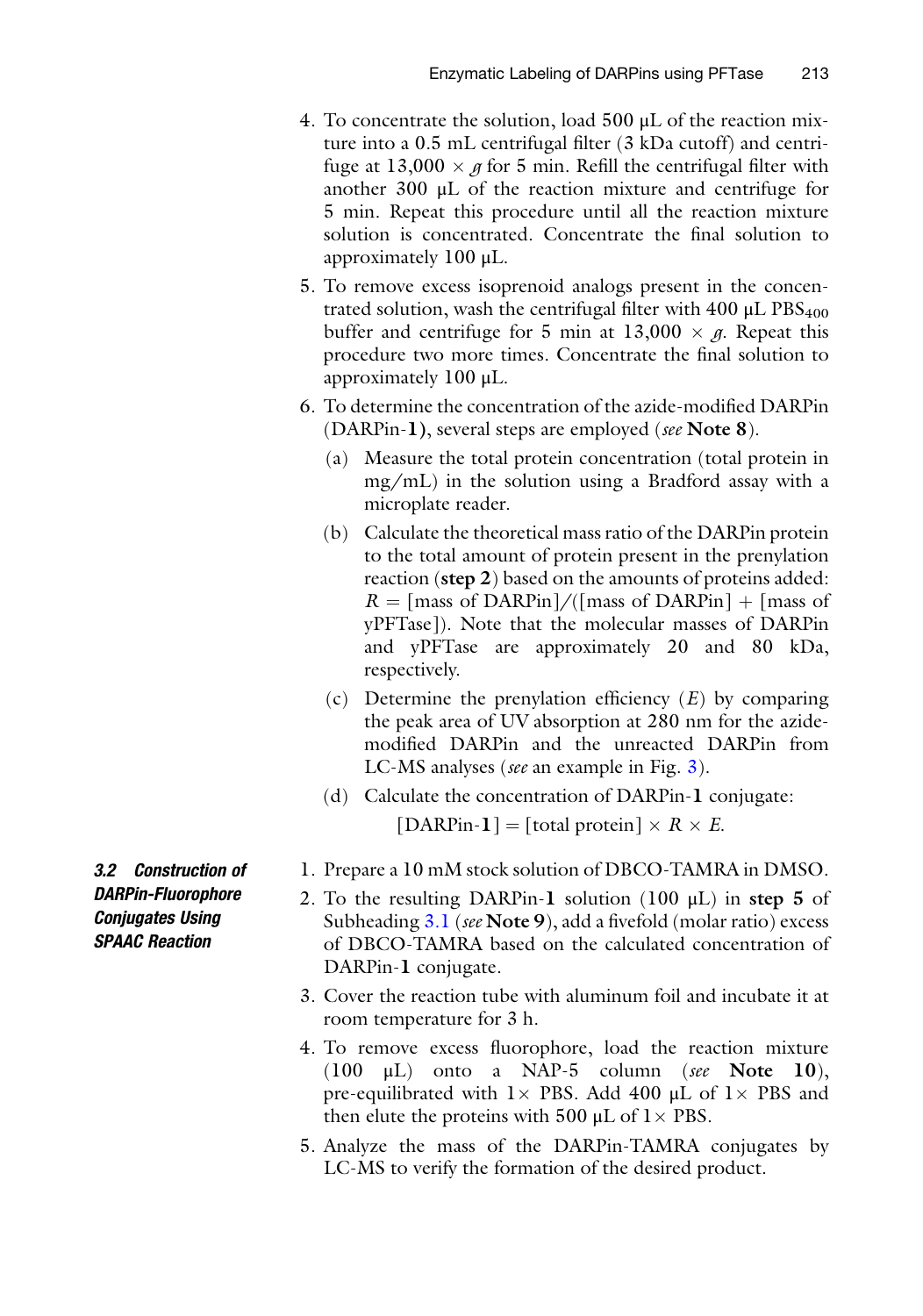

Fig. 3 Total ion chromatogram (TIC) and UV chromatogram of DARPin A-1 conjugates. The prenylation efficiency estimated from UV chromatogram is approximately 85%

- 6. Determine the concentration of the DARPin-TAMRA conjugates by measuring the absorbance of the solution in  $1 \times$ PBS at 555 nm using a UV-Vis spectrophotometer. ( $\varepsilon_{555}$  = 65,000  $M^{-1}$ ·cm<sup>-1</sup>).
- 1. Based on the concentration of DARPin-TAMRA conjugates, calculate the volume for 3 μg of conjugates. If the volume is smaller than 10  $\mu$ L, add H<sub>2</sub>O to reach 10  $\mu$ L.
- 2. Aliquot the desired amount of DARPin-TAMRA into an Eppendorf tube. Add 5  $\mu$ L of 4  $\times$  Laemmli loading buffer and 5 μL of 0.5 M DTT to reach a final volume of 20 μL.
- 3. Heat the samples at 95  $\degree$ C for 10 min and load onto a 15% acrylamide  $(3'' \times 4'')$  SDS-PAGE gel for electrophoresis at a constant voltage of 120 V.
- 4. Before staining the gel with Coomassie Blue, scan the gel for TAMRA fluorescence (553/575 nm excitation/emission).
- 5. Stain the gel with Coomassie Blue stain solution for 20 min, followed by destaining in destaining buffer for 2 to 4 h (see an example in Fig.  $2a$ ).
- 1. Dilute the protein samples to be analyzed to 3  $\mu$ M (see **Note 11**) and centrifuge at  $10,000 \times g$  for 2 min to remove any precipitate.
- 2. Aliquot 20 μL of solution into sample vials. Inject 8 μL for LC-MS analysis.

3.3 Procedure for Characterization of DARPin-TAMRA Conjugates by SDS-PAGE and In-Gel Fluorescence Imaging

3.4 Procedure for LC-MS Analysis of Protein Samples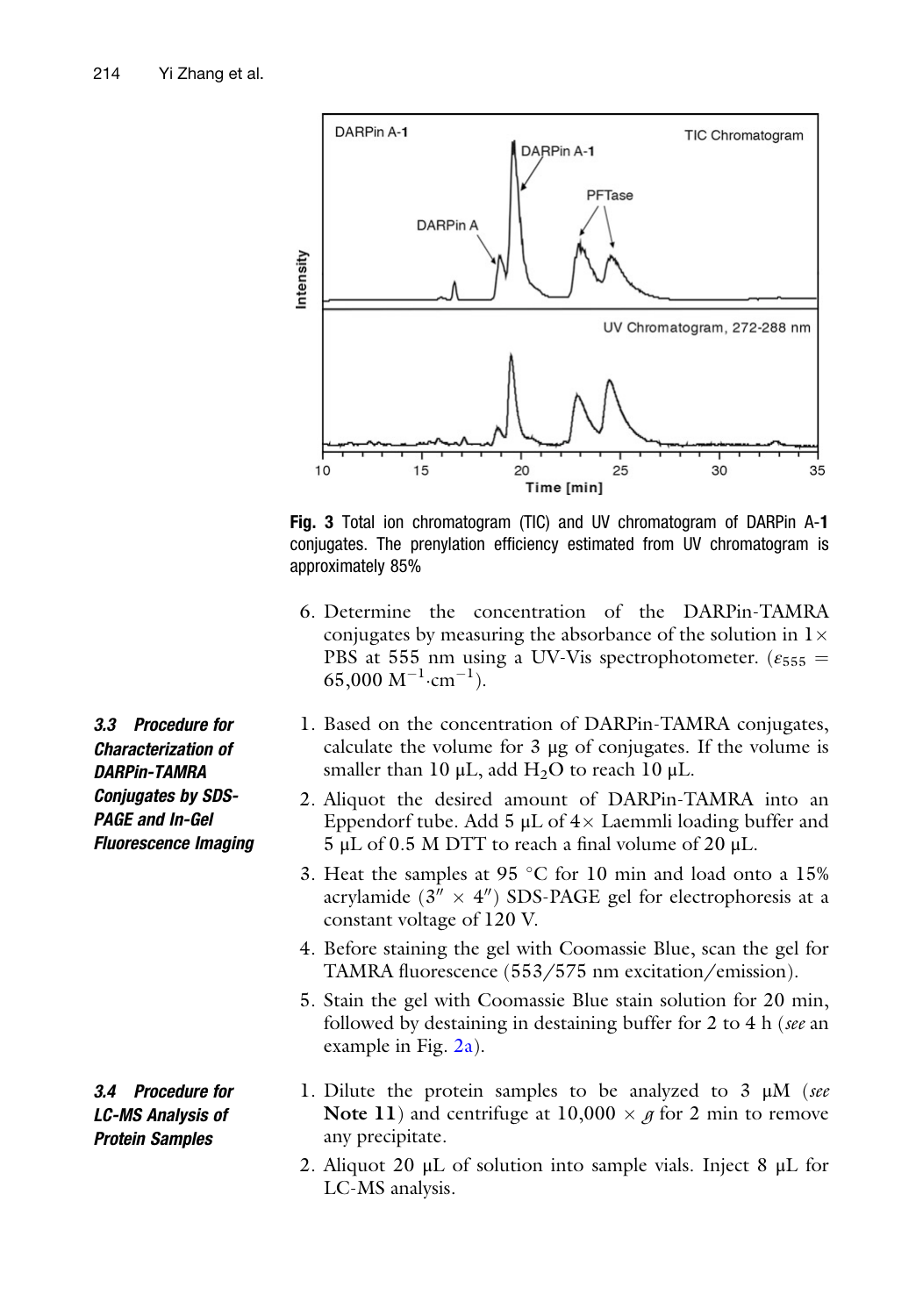- 3. LC gradient for LC-MS analysis: 0 to 2 min, 10% buffer B; 2 to 23 min, 10 to 70% buffer B; 23 to 25 min, 70 to 90% buffer B; 25 to 35 min, 90% buffer B. Flow rate: 9 μL/min. UV-Vis detection: 280 and 555 nm.
- 1. Prepare TAMRA conjugates of the EpCAM-binding DARPin (DARPin A-TAMRA) as well as of a control DARPin (not binding to any target, DARPin B-TAMRA) using the methods described above.
	- 2. Culture MCF-7 (EpCAM overexpressing cells) and U87-MG cells (EpCAM negative) in DMEM media supplied with 10% FBS and 1% Pen/Strep. Incubate the cells at  $37 \text{ °C}$  in a moisture-controlled environment with a supply of  $4\%$  CO<sub>2</sub>.
	- 3. When the cells reach 80% confluence, detach the cells using  $1 \times$ trypsin solution (diluted in Versene buffer from  $10\times$  stock). Count and aliquot 400,000 cells into separate vials (a total of four vials for MCF-7 cells and three vials for U87-MG cells, see Note 12). These samples should be kept on ice at all times.
	- 4. Centrifuge the cells at  $300 \times g$  for 3 min. Discard the media.<br>Wash the cells by resuspending in 1 mL of ice-cold PRSA Wash the cells by resuspending in 1 mL of ice-cold PBSA, followed by centrifugation to remove the supernatant.
	- 5. Add 400 μL of the sample solution to each vial so that the concentration of cells is  $1 \times 10^6$  cells/mL. For the control sample with no conjugate treatment, add PBSA. This sample is used to measure the background fluorescence for each cell line. For the positive binding sample, add 400 μL of 100 nM DAR-Pin A-TAMRA (diluted in PBSA). For the control binding sample, add 400 μL of 100 nM DARPin B-TAMRA (diluted in PBSA).
	- 6. Incubate the cells at  $4^{\circ}$ C on a rotary shaker in the dark for 45 min.
	- 7. For blocking experiments with MCF-7 cells (see Note 12), first incubate the cells in 200  $\mu$ L of 2  $\mu$ M unlabeled DARPin A at  $4^{\circ}$ C on a rotary shaker in dark. After 15 min, add 200 µL of 200 nM DARPin A-TAMRA for an additional 30 min incubation.
	- 8. Wash the cells with 1 mL ice-cold PBSA and resuspend them in <sup>400</sup> <sup>μ</sup>L PBSA for flow cytometry analysis (see an example in Fig. 4).

#### 4 Notes

1. To maintain the reducing ability of DTT, a stock solution of  $0.5$  M in  $H<sub>2</sub>O$  is prepared, aliquoted into small volumes (30  $\mu$ L) and stored at  $-20$  °C. Thaw individual aliquots when needed and discard the tubes after one-time usage.

3.5 Procedure for Sample Preparation for Flow Cytometry Analysis to Examine DARPin Binding to Cell Surface EpCAM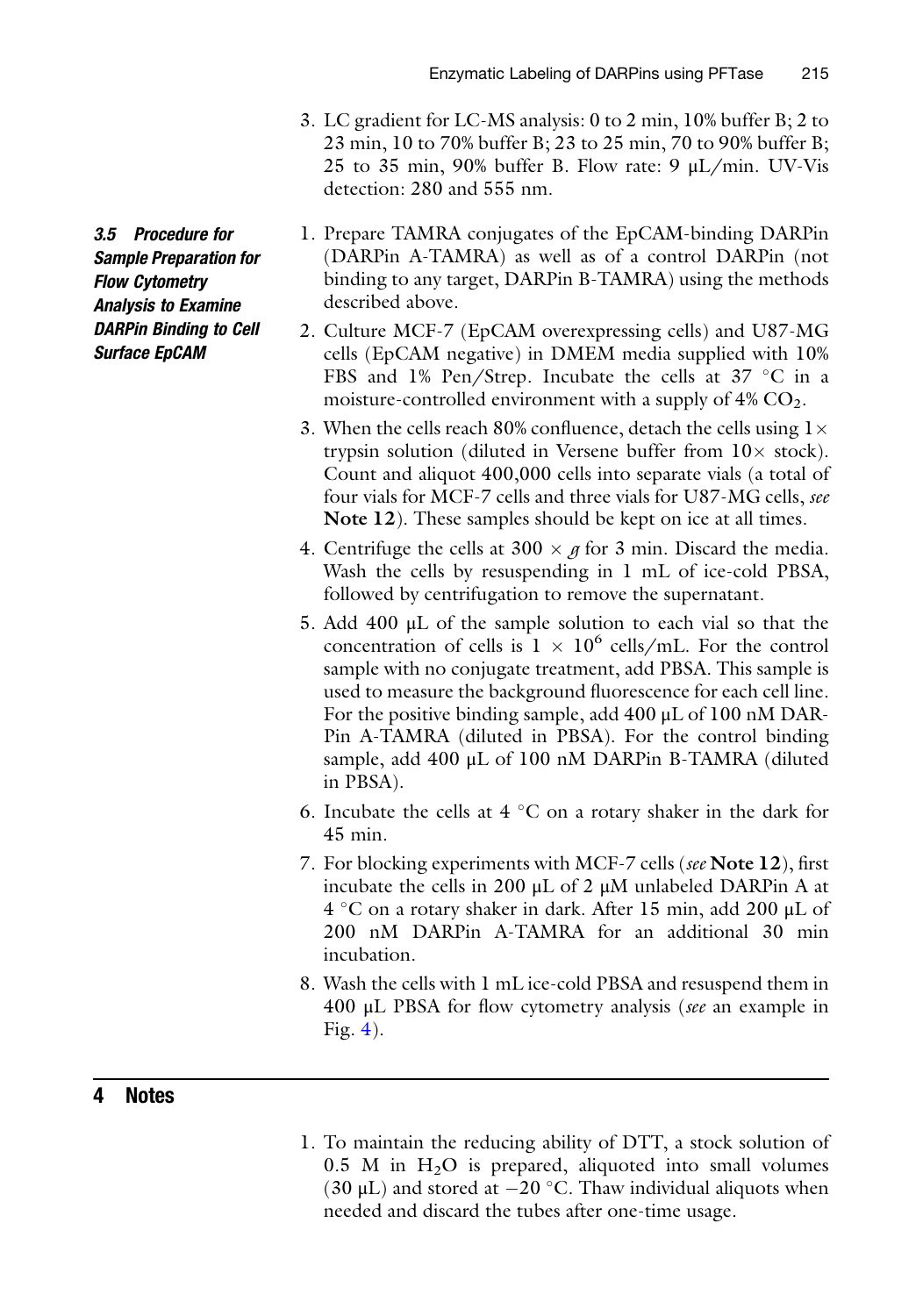

Fig. 4 Evaluation of DARPin A-TAMRA binding to cell surface EpCAM by flow cytometry. Two cell lines were utilized, MCF-7 cells with EpCAM overexpression (left) and U87-MG cells as negative control (right). DARPin A binds to cell surface EpCAM while DARPin B is a control protein that does not bind to any target. The control sample for each cell line contains cells treated with only PBSA buffer. The results confirmed the ability and specificity of DARPin A-TAMRA binding to cell surface EpCAM without non-specific interactions

- 2. It is critical to incubate the protein substrate with DTT on ice before the addition of the yPFTase enzyme to fully reduce any disulfide bonds involving the CaaX box and make sure that the cysteine residue is accessible for the prenylation reaction. Unlike in reactions with maleimides, the excess amount of DTT does not need to be removed prior to the prenylation reaction. To maximize the concentrations of DTT and the DARPin protein during reduction (prior to prenylation), the reaction is performed in a concentrated prenylation buffer  $(6 \times)$ . Therefore, the tube contains Tris–HCl, pH 7.5 (200 μL of 0.5 M stock), KCl (80 μL of 0.5 M stock), MgCl<sub>2</sub> (20 μL of 1 M stock), DTT (20 μL of 0.5 M stock),  $ZnCl<sub>2</sub>$ (10  $\mu$ L of 2 mM stock), and DARPin (22  $\mu$ L of 224  $\mu$ L stock). Alternatively, TCEP can also be used as the reducing agent [33].
- 3. In addition to the C10-Azi analog 1 employed here, a C15-Azi analog with similar structure but a farnesyl backbone has also been previously reported to be a good substrate for yPFTase and can be used for protein labeling  $[21]$ . The precursor to make the C15-Azi analog (one-step esterification reaction of the alcohol precursor to generate the diphosphate compound) is commercially available from Cayman Chemical (farnesyl alcohol azide).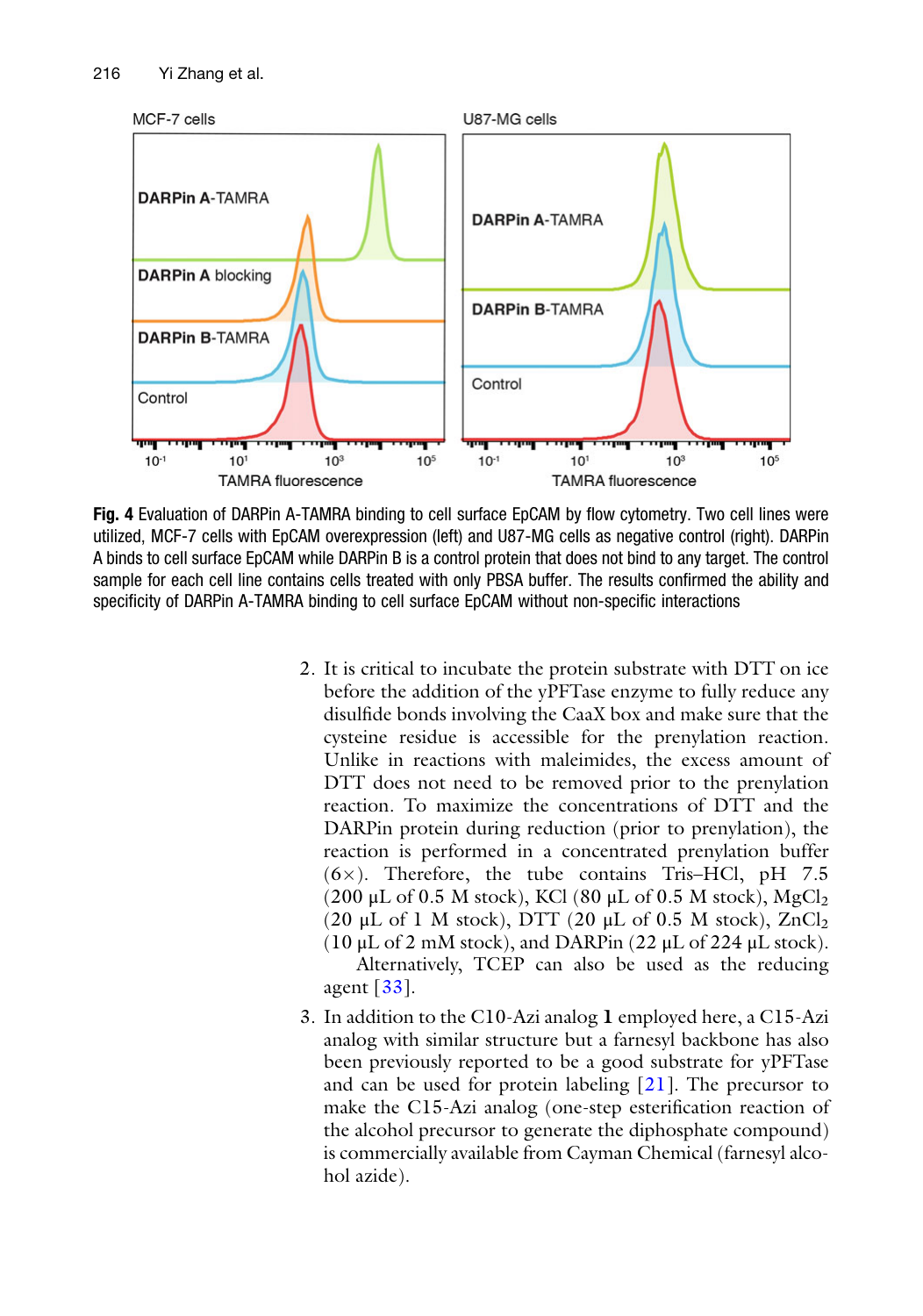- 4. In addition to the yPFTase enzyme used in this protocol, rat PFTase (rPFTase) can also be employed to catalyze a prenylation reaction, which is commercially available from Jena Bioscience. However, yPFTase has a higher activity  $\lceil 34 \rceil$  and is more promiscuous toward different isoprenoid analogs than rPFTase.
- 5. Both the analog 1 and the yPFTase are added directed to the reaction mixture from the stock solution. Since both reagents are diluted approximately 1000-fold, the effect of their corresponding stock solutions to the composition of the prenylation buffer is negligible.
- 6. If the reaction efficiency results from LC-MS analysis (step 3) are not satisfying, increase the amount of yPFTase added to the prenylation reaction. A labeling yield of 90% or higher can be achieved.
- 7. Since the isoprenoid analog 1 is relatively hydrophobic, protein precipitation might occur after the conjugation depending on the target protein. To determine if there is precipitation, centrifuge the tube after prenylation reaction to check for any visible precipitate.
- 8. This method can only be used to estimate the concentration of the DARPin-1 conjugate since it assumes that the DARPin and yPFTase give similar signals in the Bradford assay. However, this is not critical since the purpose of this calculation is to obtain an approximate value to determine the correct amount of DBCO-TAMRA to add for subsequent conjugation. As an alternative, the concentration of the DARPin-1 conjugate can be estimated from the initial amount used in the prenylation reaction assuming complete prenylation and recovery.
- 9. The SPAAC reaction is performed in  $\text{PBS}_{400}$  buffer with high salt concentration that is used to store DARPin proteins (to prevent any potential aggregation of binders at very high concentrations). Alternatively, the reaction can also be carried out in  $1 \times$  PBS buffer.
- 10. The NAP-5 column is a simple gel filtration column used to remove excess TAMRA fluorophore from the SPAAC reaction. To remove the yPFTase from DARPin-TAMRA conjugates more quantitatively, preparative size-exclusion columns, such as the Superdex 75 Increase column (GE Healthcare), can be employed on a fast protein liquid chromatography (FPLC) system.
- 11. Depending on the sensitivity of the LC-MS instrument employed, the concentration and volume of the protein samples being analyzed might have to be adjusted accordingly.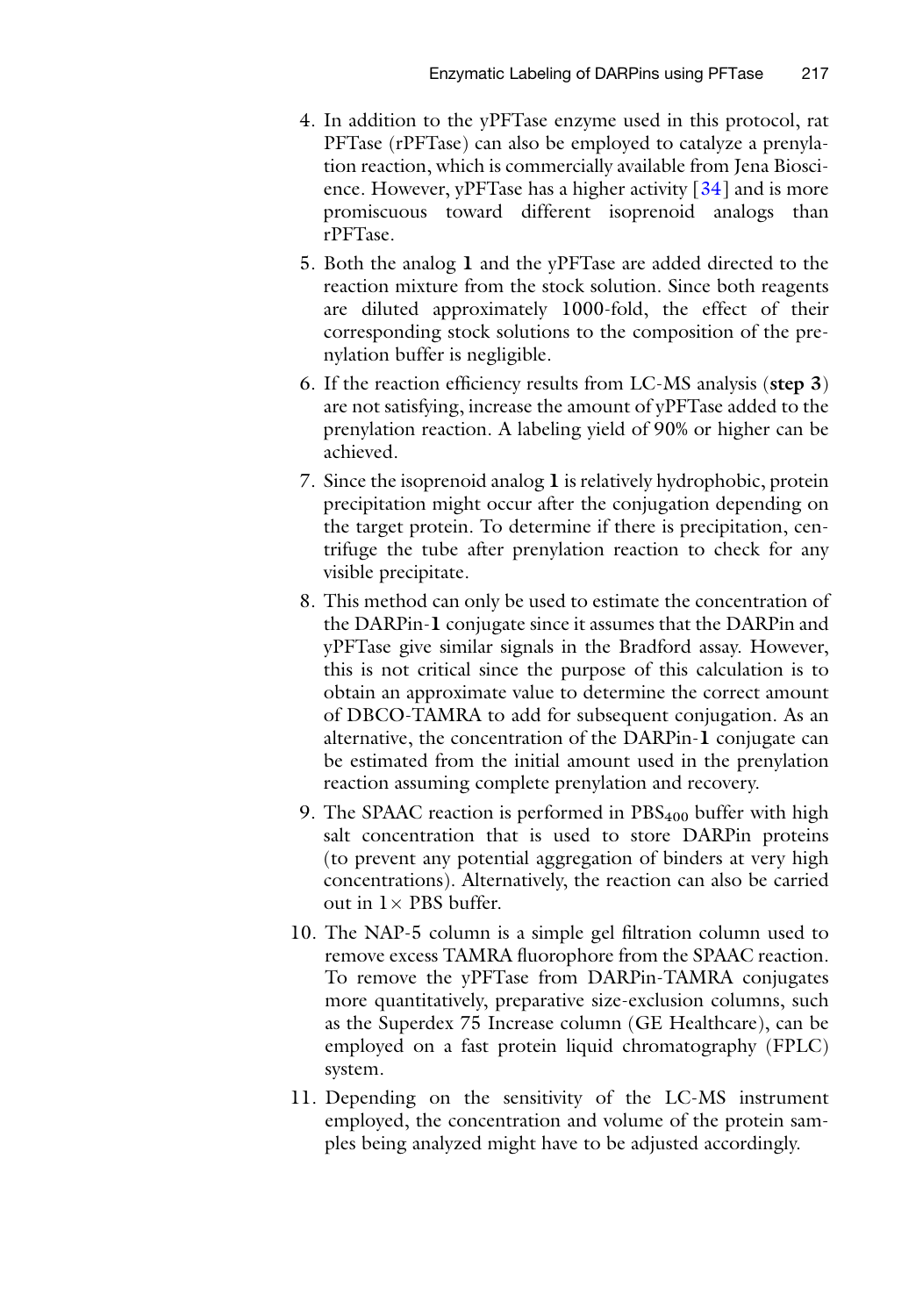12. In order to check for specific binding, we recommend not just to test the binding of the labeled DARPins on both cell types but also to include a sample where the receptor is blocked in advance with a tenfold excess of unlabeled DARPins in a competition setup.

#### Acknowledgments

This work was supported by National Institutes of Health (GM084152) and the National Science Foundation (CHE-1359181).

#### References

- 1. Gunnoo SB, Annemieke M (2016) Chemical protein modification through cysteine. Chembiochem 17(7):529–553. [https://doi.org/10.](https://doi.org/10.1002/cbic.201500667) [1002/cbic.201500667](https://doi.org/10.1002/cbic.201500667)
- 2. Baslé E, Joubert N, Pucheault M (2010) Protein chemical modification on endogenous amino acids. Chem Biol 17(3):213–227. [https://doi.org/10.1016/j.chembiol.2010.](https://doi.org/10.1016/j.chembiol.2010.02.008) [02.008](https://doi.org/10.1016/j.chembiol.2010.02.008)
- 3. Brewer CF, Riehm JP (1967) Evidence for possible nonspecific reactions between N-ethylmaleimide and proteins. Anal Biochem 18(2):248–255. [https://doi.org/10.1016/](https://doi.org/10.1016/0003-2697(67)90007-3) [0003-2697\(67\)90007-3](https://doi.org/10.1016/0003-2697(67)90007-3)
- 4. Dozier JK, Distefano MD (2015) Site-specific PEGylation of therapeutic proteins. Int J Mol Sci 16(10):25831–25864. [https://doi.org/](https://doi.org/10.3390/ijms161025831) [10.3390/ijms161025831](https://doi.org/10.3390/ijms161025831)
- 5. Rashidian M, Dozier JK, Distefano MD (2013) Enzymatic labeling of proteins: techniques and approaches. Bioconjug Chem 24 (8):1277–1294. [https://doi.org/10.1021/](https://doi.org/10.1021/bc400102w) [bc400102w](https://doi.org/10.1021/bc400102w)
- 6. Zhang Y, Blanden MJ, Sudheer C et al (2015) Simultaneous site-specific dual protein labeling using protein prenyltransferases. Bioconjug Chem 26(12):2542–2553. [https://doi.org/](https://doi.org/10.1021/acs.bioconjchem.5b00553) [10.1021/acs.bioconjchem.5b00553](https://doi.org/10.1021/acs.bioconjchem.5b00553)
- 7. Glasgow JE, Salit ML, Cochran JR (2016) In vivo site-specific protein tagging with diverse amines using an engineered sortase variant. J Am Chem Soc 138(24):7496–7499. [https://](https://doi.org/10.1021/jacs.6b03836) [doi.org/10.1021/jacs.6b03836](https://doi.org/10.1021/jacs.6b03836)
- 8. Strop P, Liu SH, Dorywalska M et al (2013) Location matters: site of conjugation modulates stability and pharmacokinetics of antibody drug conjugates. Chem Biol 20(2):161–167. [https://doi.org/10.1016/j.chembiol.2013.](https://doi.org/10.1016/j.chembiol.2013.01.010) [01.010](https://doi.org/10.1016/j.chembiol.2013.01.010)
- 9. Rachel NM, Toulouse JL, Pelletier JN (2017) Transglutaminase-catalyzed bioconjugation using one-pot metal-free bioorthogonal chemistry. Bioconjug Chem 28(10):2518–2523. [https://doi.org/10.1021/acs.bioconjchem.](https://doi.org/10.1021/acs.bioconjchem.7b00509) [7b00509](https://doi.org/10.1021/acs.bioconjchem.7b00509)
- 10. Rashidian M, Song JM, Pricer RE et al (2012) Chemoenzymatic reversible immobilization and labeling of proteins without prior purification. J Am Chem Soc 134(20):8455–8467. <https://doi.org/10.1021/ja211308s>
- 11. Seo JS, Lee S, Poulter CD (2013) Regioselective covalent immobilization of recombinant antibody-binding proteins A, G, and L for construction of antibody arrays. J Am Chem Soc 135(24):8973–8980. [https://doi.org/10.](https://doi.org/10.1021/ja402447g) [1021/ja402447g](https://doi.org/10.1021/ja402447g)
- 12. Schumacher D, Helma J, Mann FA et al (2015) Versatile and efficient site-specific protein functionalization by tubulin tyrosine ligase. Angew Chem Int Ed 54(46):13787–13791. [https://](https://doi.org/10.1002/anie.201505456) [doi.org/10.1002/anie.201505456](https://doi.org/10.1002/anie.201505456)
- 13. Muir TW (2003) Semisynthesis of proteins by expressed protein ligation. Annu Rev Biochem 72(1):249–289. [https://doi.org/10.1146/](https://doi.org/10.1146/annurev.biochem.72.121801.161900) [annurev.biochem.72.121801.161900](https://doi.org/10.1146/annurev.biochem.72.121801.161900)
- 14. Palsuledesai CC, Distefano MD (2015) Protein prenylation: enzymes, therapeutics, and biotechnology applications. ACS Chem Biol 10(1):51–62. [https://doi.org/10.1021/](https://doi.org/10.1021/cb500791f) [cb500791f](https://doi.org/10.1021/cb500791f)
- 15. Diaz-Rodriguez V, Hsu ET, Ganusova E et al (2018) A-factor analogues containing alkyneand azide-functionalized isoprenoids are efficiently enzymatically processed and retain wild-type bioactivity. Bioconjug Chem 29 (2):316–323. [https://doi.org/10.1021/acs.](https://doi.org/10.1021/acs.bioconjchem.7b00648) [bioconjchem.7b00648](https://doi.org/10.1021/acs.bioconjchem.7b00648)